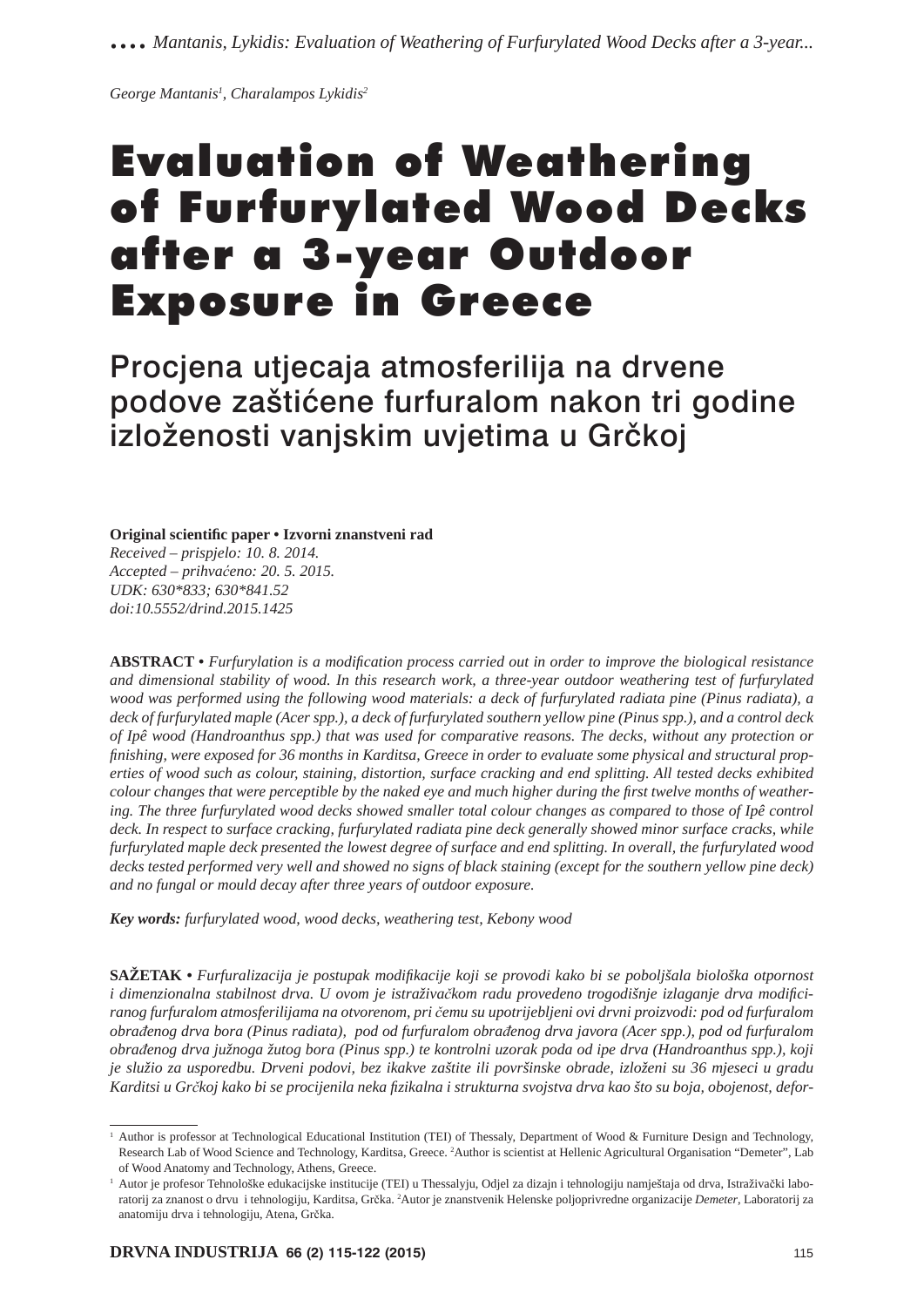*macije, površinske pukotine i cijepanje na čelima. Na svim ispitanim uzorcima zamijećena je promjena boje koja se vidi golim okom i mnogo je jača tijekom prvih dvanaest mjeseci izlaganja. Tri uzorka poda od drva modifi ciranog furfuralom pokazala su manje ukupne promjene boje u usporedbi s promjenama boje kontrolnog uzorka od ipe drva. Vezano za površinske pukotine, rezultati su pokazali da su na modifi ciranom drvu bora nastale vrlo male površinske pukotine, dok je na uzorcima od modifi ciranog drva javora uočeno najmanje površinskih pukotina i cijepanja drva na čelima uzoraka. Općenito, uzorci podova od furfuralom modifi ciranog drva pokazala su dobru otpornost na atmosferilije i na njima nije bilo znakova crnjenja (osim uzoraka od žutoga bora) a na uzorcima ni nakon tri godine izloženosti na otvorenome nisu primijećene ni gljivice ili plijesni.*

*Ključne riječi: drvo modifi cirano furfuralom, drveni podovi, test izlaganja atmosferilijama, drvo Kebony* 

## **1 INTRODUCTION**

## 1. UVOD

During the recent years, wood modification has attracted increasing interest as an alternative method for improving the durability of wood without the use of toxic substances. According to Hill (2006): *"the modifi ed wood should itself be non-toxic under service conditions and there should be no release of any toxic substances during service or at the end of service life".*  Wood constituents can be physically changed and their structure can be chemically modified. Both of these changes can lead to a more durable wood (Rowell, 1991). There is a number of ways to chemically modify the cell wall polymers and the most abundant reactivity regions are the hydroxyl groups. The hydroxyl groups in the wood polymers (cellulose, lignin, hemicelluloses) are the most reactive sites. Moreover, these are responsible for the dimensional instability through their hydrogen bonding to water. Chemical modification of wood by reacting hydroxyl groups with a covalently bounded less hydrophilic group leads to an increased dimensional stability (Rowell, 1991; Larsson-Brelid, 1998; Rowell, 2005; Hill, 2006). Presently, very little is known about the mode of action for modified wood, while some main hypotheses have been suggested by Hill (2006): *"a) the equilibrium moisture content is lowered in modified wood, and hence it is harder for fungi to get the moisture required for decay; b) there is a physical blocking of the entrance of decay fungi to micropores of the cell walls; and/or, c) inhibition of action of specific enzymes".* Amongst other significant technologies, one important modification technology is that of wood furfurylation (Schneider, 1995; Westin, 1996; Lande *et al.*, 2004; Lande, 2008). Furfurylated wood is modified by furfuryl alcohol, which is a renewable chemical (Larsson-Brelid, 2013) derived from agricultural waste like sugarcane and corn. The modification with furfuryl alcohol is carried out by impregnating the wood structure with a polymerisable mixture of furfuryl alcohol and catalyst. After that the wood structure is heated to polymerise. The purpose of furfurylation is to improve the wood properties like resistance to decay and moisture (Lande *et al.*, 2004 and 2008). Early research on this type of wood modification was implemented by Alfred Stamm (1977), and in the early '90s it was continued by Schneider and Westin, who almost simultaneously developed similar catalytic systems for the furfurylation of wood (Schneider, 1995; Westin, 1996).

They both used cyclic carboxylic anhydrides. Furfuryl alcohol molecules can, due to their high polarity, penetrate very well into the wood cell wall and polymerise in situ. This yields a permanent swelling of the wood cell walls. Wood furfurylation leads then to a high protection against biodegradation by fungi, bacteria and marine borers, while it increases the hardness, lowers the equilibrium moisture content, and improves largely the dimensional stability of wood. Furthermore, the leachates from furfurylated wood have negligible toxic effects (Pilgård *et al.*, 2010). Anti-shrinking/swelling efficiency has been reported to range from 30 % to 80 % depending upon chemical formulations and wood species used (Lande *et al.*, 2004). A moderate loading of furfuryl alcohol polymer into wood provides a biological resistance suitable for ground contact or marine use (Lande *et al.*, 2004; Westin and Alfredsen, 2007; Venås, 2008; Lande *et al.*, 2008). This modified wood has a dark brown colour, which is attractive, as it makes it look like the dark, expensive tropical hardwoods (Larsson-Brelid, 2013). Low loading gives sufficient biodegradation protection for above-ground exterior uses (Westin and Alfredsen, 2007). As reported by Lande *et al.* (2008), furfurylated wood has greater hardness and rupture properties as compared to untreated wood, while it is more brittle. In terms of weathering performance, Temiz *et al.* (2007) reported that furfurylated wood showed only slightly higher resistance to accelerated weathering than untreated wood. Today, furfurylated wood is produced at a com-

mercial scale by the manufacturing company Kebony AS in Norway (Larsson-Brelid, 2013). The process is based on a full cell (vacuum/pressure) impregnation with a solution followed by an intermediate vacuum drying step before steam curing and drying (post curing). The impregnation liquid is an aqueous solution containing mostly furfuryl alcohol, catalysts and buffering agents (Larsson-Brelid, 2013). Several outdoor tests have been performed up to date in order to demonstrate the high durability and biological resistance of furfurylated wood in exterior applications (Westin and Alfredsen, 2007; Venås, 2008; Lande *et al.*, 2008; Larsson-Brelid, 2013).

Therefore, the aim of this work was to evaluate some physical and structural properties of furfurylated wood decks, such as colour, staining, distortion, surface cracking and end-splitting, after a 36-month outdoor weathering test in a typical southern Europe climatic area like Greece.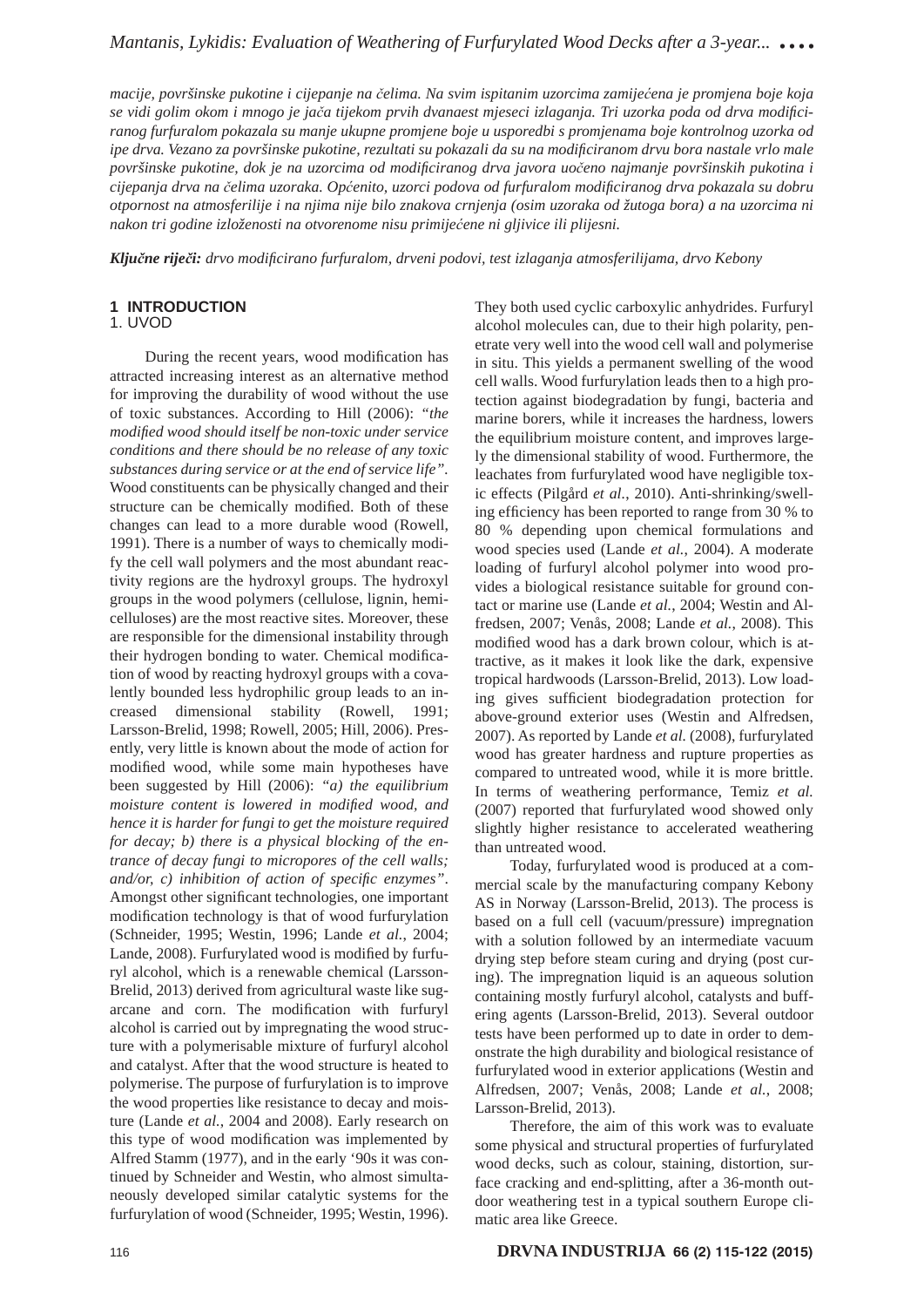#### **2 MATERIAL AND METHODS** 2. MATERIJAL I METODE

### **2.1 Materials**

## 2.1. Materijali

For the conduction of this work, the following wood materials were used: (i) one deck of furfurylated radiata pine *(Pinus radiata)*, (ii) one deck of furfurylated maple *(Acer spp.)*, (iii) one deck of southern yellow pine, SYP, *(Pinus spp.)*, and (iv) one deck of Ipê *(Tabebuia spp.)* as a control deck. The first three decks were prepared and delivered by Kebony AS (Norway), while Ipê deck was assembled by the Research Lab of Wood Science and Technology (WST) in Karditsa, Greece. All decks had surface dimensions of 80 cm x 120 cm and were made by planks having a 22 mm thickness; they were assembled together using stainless screws and having a 6 mm free width in between them. All wood planks used were without protection or finishing.

#### **2.2 Methods** 2.2. Metode

The wood decks having tangential surfaces were placed horizontally on polystyrene sheets in the terrace of WST to facilitate free distortion, and exposed outdoors for the period May 2011 to May 2014, at Karditsa, Greece. During the 36-month period (months 6, 12, 24 and 36), some physical and structural properties of the wood decks like colour, black staining, distortion, cracking and end-splitting, were monitored. Concerning colour determination, twelve colour measurement points were marked up on each deck (Fig. 1). Careful cleaning of the surfaces was made prior to each measurement. The determination of the colour coordinates was carried out by using a BYK-Gardner type colourimeter, having a circular measuring area with a diameter of 20 mm. Applying the CIELAB colour system, the colour parameters *L*\* (lightness), *a*\* (redness) and *b*\* (yellowness) as well as the total colour changes  $(\Delta E^*)$  were determined in each weathering time interval  $(6<sup>th</sup>, 12<sup>th</sup>, 24<sup>th</sup>$  and 36<sup>th</sup> month). The total colour changes ( $\Delta E^*$ ), which were caused by weathering, were calculated using the following equation:

$$
\Delta E^* = [(\Delta L^*)^2 + (\Delta a^*)^2 + (\Delta b^*)^2]^{1/2}
$$

Where:  $\Delta L^*$ ,  $\Delta a^*$  and  $\Delta b^*$  are the changes of the colour coordinates  $L^*$ ,  $a^*$  and  $b^*$  for the respective time intervals, compared to the initial non-weathered surfaces.

Evaluation of black staining was made by visual observation. All decks were carefully examined for any black stains or spots due to discolouration or negative effects of high moisture over long periods, or other reasons. The distortions in wood decks were measured (Fig. 3) with a dial gauge equipped with a straight stainless steel bar over the axes shown in Fig. 2 for each wooden plank. Initial control for distortions was made in all tested materials at the beginning of the work (May 2011). It is well known that distortions such as cupping are influenced by the shrinking-swelling anisotropy. However, furfurylated wood has been found to exhibit up to 60 % reduction in anisotropy (Lande *et al.*, 2004; Lande *et al.*, 2008).

#### **DRVNA INDUSTRIJA 66 (2) 115-122 (2015)** 117



**Figure 1** Colour measurement points on each of the testing decks (Note: the standard platform size of each deck was 80 cm x 120 cm; 5 planks in total; the mounting gap was ca. 3mm)

**Slika 1**. Točke mjerenja boje na svakom uzorku drvenog poda (napomena: standardna veličina uzorka ploče poda bila je 80 cm x 120 cm; ukupno je bilo pet ploča poda; praznina pri ugradnji bila je oko 3 mm)



**Figure 2** Distortion measurement axes **Slika 2.** Osi mjerenja deformacije



**Figure 3** Determination of distortion as measured in a wood deck

**Slika 3**. Određivanje deformacije drvenih podova

In terms of surface cracking and end-splitting, initial control was made in all tested materials, and photographs were taken. All wood materials initially contained no cracks. For each time interval, the decks were observed carefully and respective photographs of the surface and edge cracks were taken. It should be noted that periodical measurements of the moisture content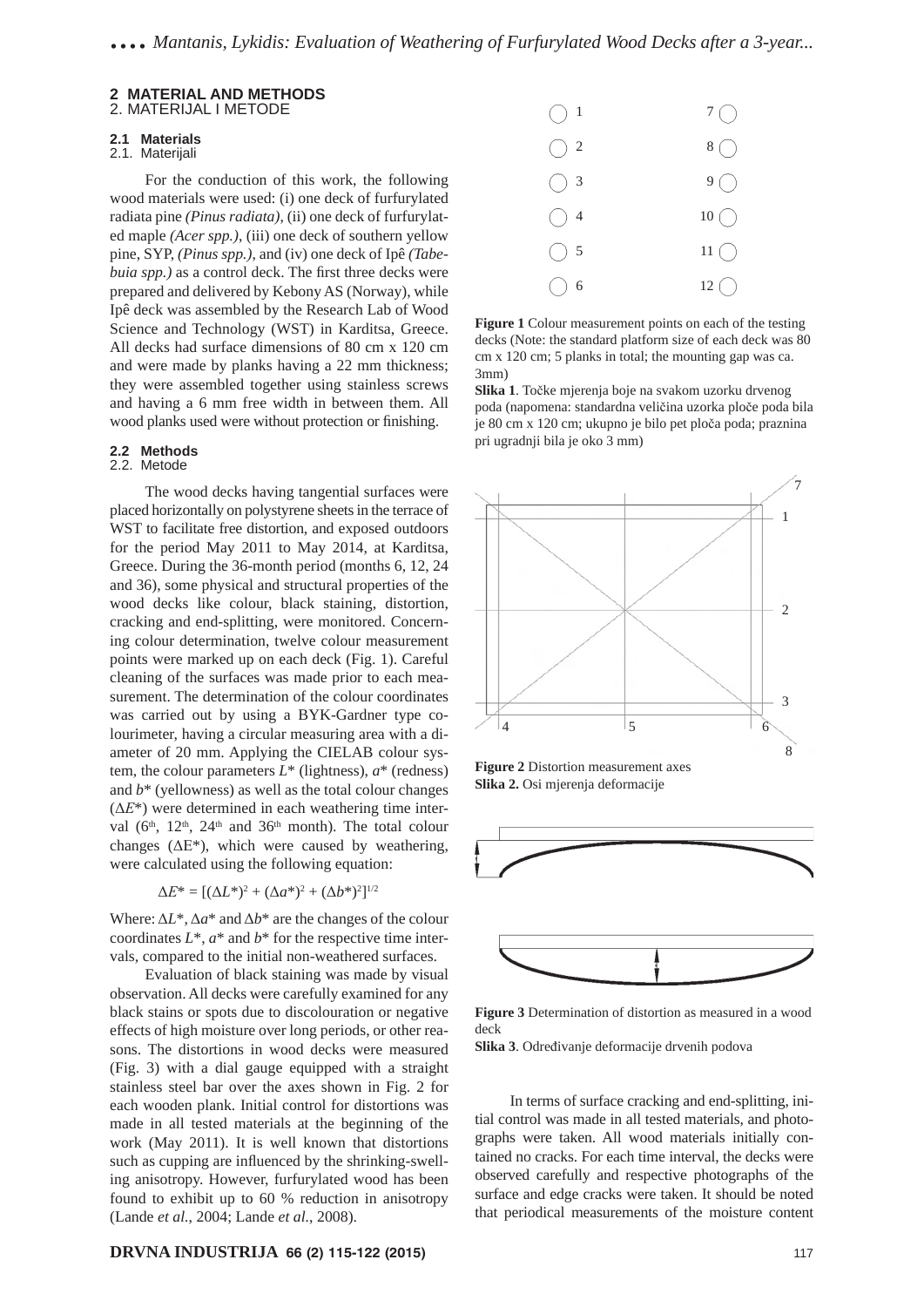were made during the test by measuring the mass weight of each testing deck, with a conventional balance.

#### **3 RESULTS AND DISCUSSION** 3. REZULTATI I RASPRAVA

All tested decks appeared to exhibit extensive greying effects on their surfaces after three consecutive years of outdoor weathering, while no signs of fungal decay or mould was observed in the decks. Τhe mean values of the determined colour coordinates and total colour changes of the wood decks are shown in Table 1. Total colour changes  $(\Delta E^*)$  are plotted in Fig. 4. Lightness  $(L^*)$  changes are presented both in absolute values (Fig. 5), and in proportional changes (Fig. 6).

The homogeneity of the colour changes, that is, the standard deviation changes of ΔΕ\* values, is also presented in Fig. 7.

Concerning the changes in lightness, from Figs. 5 and 6, it can be concluded that after 36 months, the specimens tested showed increased *L*\* values due to the weathering effect. Ipê and furfurylated maple showed the largest lightness increases (28 % and 19 %, respectively) compared to the initial values, while furfurylated radiata pine and SYP samples showed the lowest increases (3 % each). Throughout the second weathering year, the changes in lightness were much smaller compared with those of the first year. All wood decks showed reductions in redness, but in positive values of the parameter *a*\* (redness factor).



**time** / *vrijeme*, mjeseci

**Figure 4** Total colour changes (Δ*E*\* value) of the wood decks throughout the weathering period **Slika 4**. Ukupna promjena boje (vrijednost Δ*E*\*) drvenih podova tijekom razdoblja izlaganja atmosferskim utjecajima

**Table 1** Mean values of the determined colour coordinates and total colour changes of furfurylated (FF) wood decks & control Ipê deck throughout the weathering period

| Tablica 1. Srednje vrijednosti određenih koordinata boje i ukupne promjene boje furfuralom modificiranog drva i kontrolnog |  |  |
|----------------------------------------------------------------------------------------------------------------------------|--|--|
| uzorka tijekom razdoblja izlaganja                                                                                         |  |  |

| Colour            |                                                        | Months of weathering (time intervals) / Mjeseci izlaganja |       |       |         |       |
|-------------------|--------------------------------------------------------|-----------------------------------------------------------|-------|-------|---------|-------|
| parameter         | Deck type                                              |                                                           |       |       |         |       |
| Parametar         | Vrsta poda                                             | $\Omega$                                                  | 6     | 12    | 24      | 36    |
| boje              |                                                        |                                                           |       |       |         |       |
|                   | Ipê (control) / kontrolni uzorak                       | 40.59                                                     | 49.68 | 48.51 | 47.05   | 51.47 |
| Mean $L^\ast$     | FF Radiata pine / FF borovina                          | 33.95                                                     | 43.17 | 43.96 | 43.94   | 45.42 |
|                   | FF Maple / FF javorovina                               | 39.54                                                     | 49.18 | 41.31 | 43.55   | 47.04 |
|                   | FF Southern yellow pine / FF žuta borovina             | 30.42                                                     | 37.21 | 38.28 | 39.67   | 40.86 |
|                   | Ipê (control) / kontrolni uzorak                       | 9.61                                                      | 7.81  | 2.19  | $-1.15$ | 1.71  |
| Mean $a^*$        | FF Radiata pine / FF borovina                          | 9.01                                                      | 6.76  | 2.01  | 1.39    | 2.27  |
|                   | FF Maple / FF javorovina                               | 9.80                                                      | 5.60  | 1.89  | 1.59    | 2.66  |
|                   | FF Southern yellow pine / $FF \xi$ <i>uta borovina</i> | 7.07                                                      | 7.22  | 1.86  | 0.82    | 1.67  |
|                   | Ipê (control) / kontrolni uzorak                       | 16.47                                                     | 12.98 | 7.20  | 8.03    | 6.50  |
| Mean<br>$b^\ast$  | FF Radiata pine / FF borovina                          | 15.23                                                     | 11.63 | 7.52  | 6.96    | 8.88  |
|                   | FF Maple / FF javorovina                               | 19.05                                                     | 11.44 | 6.34  | 6.26    | 10.09 |
|                   | FF Southern yellow pine / $FF \xi$ <i>uta borovina</i> | 11.35                                                     | 11.21 | 7.52  | 6.59    | 7.17  |
|                   | Ipê (control) / kontrolni uzorak                       | $\Omega$                                                  | 10.53 | 15.41 | 16.43   | 17.63 |
| Mean $\Delta E^*$ | FF Radiata pine / FF borovina                          | $\Omega$                                                  | 10.99 | 14.89 | 15.46   | 15.19 |
|                   | FF Maple / FF javorovina                               | $\overline{0}$                                            | 13.98 | 15.73 | 16.28   | 14.02 |
|                   | FF Southern yellow pine / $FF \xi$ <i>uta borovina</i> | $\overline{0}$                                            | 9.37  | 12.12 | 14.05   | 14.00 |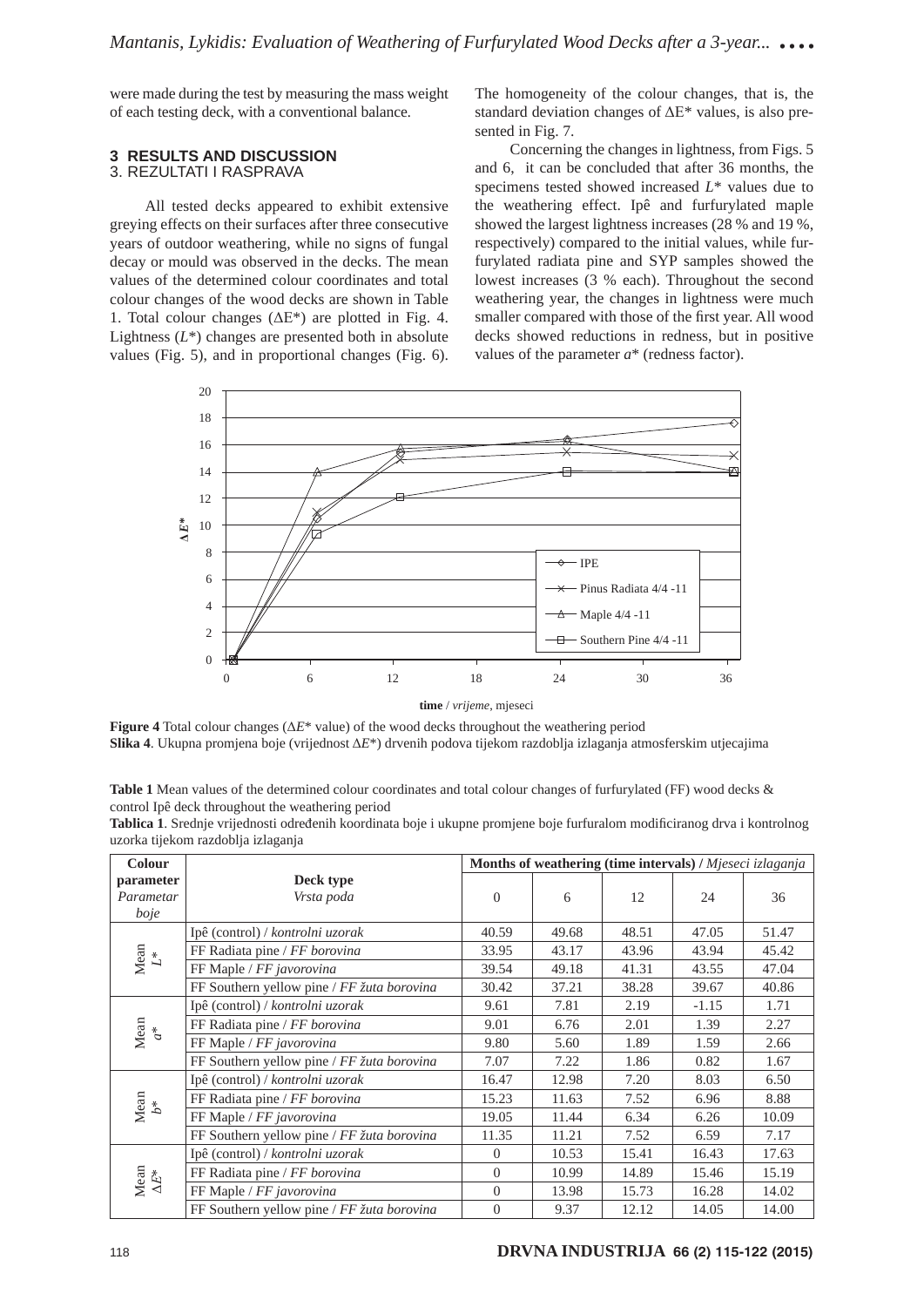

**Figure 5** Absolute changes in lightness (L\* value) of the wood decks throughout weathering **Slika 5**. Apsolutna promjena svjetline (vrijednost *L*\*) drvenih podova tijekom razdoblja izlaganja atmosferskim utjecajima



**Figure 6** Proportional (%) changes in lightness (L\* value) of the wood decks throughout weathering **Slika 6**. Proporcionalna (%) promjena svjetline (vrijednost *L*\*) drvenih podova tijekom razdoblja izlaganja atmosferskim utjecajima



**Figure 7** Standard deviation changes of Δ*E*\* values of the wood decks throughout weathering **Slika 7**. Standardna devijacija ukupne promjene boje (vrijednost Δ*E*\*) drvenih podova tijekom razdoblja izlaganja atmosferskim utjecajima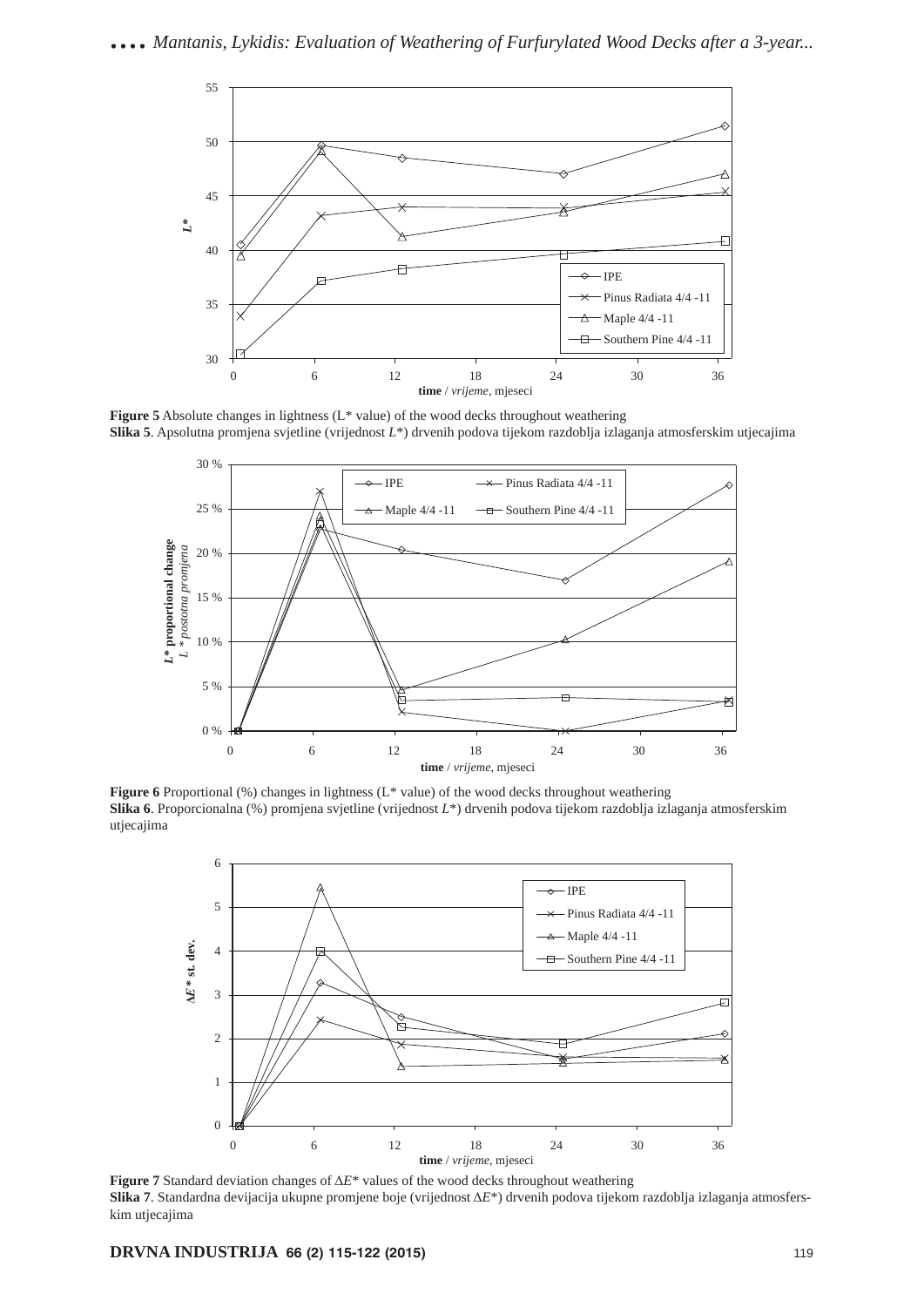

**Figure 8** Some mild grey spots appearing in the furfurylated maple wood deck (at the end of 3<sup>rd</sup> year) **Slika 8**. Neke blage sive pjege koje su se pojavile na podu od furfuralom modificiranog drva javora

Natural weathering induced reduction in yellowness in all of the decks; this was larger throughout the first year, but much smaller throughout the second and third weathering year. Concerning the total colour changes, after 36 months of weathering, all tested decks exhibited Δ*Ε*\* values in the range of 14.0 to 17.6; apparently, these colour changes were perceptible by the human eye. Furfurylated decks showed less total colour differences (14.0-15.2) as compared with the control deck (17.6). Among the furfurylated decks, the lowest total colour changes took place in SYP and maple decks (14.0 and 14.02, respectively) and the largest ones in radiata pine deck (15.19). As expected, the total colour changes were larger throughout the first year of weathering, and quite milder throughout the following two years of weathering.

In terms of the homogeneity of colour changes, furfurylated maple deck showed the most severe changes during the first six months of weathering and

**Table 2** Distortion absolute values (in mm) of all tested decks after the 36-month outdoor exposure (*Note: Comparison is made among the testing wood decks)*

**Tablica 2.** Apsolutne vrijednosti deformacije za sve uzorke drvenih podova nakon 36 mjeseci izlaganja na otvorenome (napomena: usporedba je napravljena između uzorcima u eksperimentu)

| $\mathbf{N}\mathbf{0}$ | Control<br>Kontrolni | Radiata<br>pine | <b>Maple</b><br>Javorovina | <b>Southern</b><br>pine |  |
|------------------------|----------------------|-----------------|----------------------------|-------------------------|--|
|                        | uzorak               | <b>Borovina</b> |                            | Južna žuta              |  |
|                        |                      |                 |                            |                         |  |
|                        |                      |                 |                            | borovina                |  |
| 1                      | 1.07                 | 0.31            | 0.08                       | 0.95                    |  |
| 2                      | 0.94                 | 0.82            | 0.13                       | 1.13                    |  |
| 3                      | 0.99                 | 1.34            | 0.05                       | 1.49                    |  |
| $\overline{4}$         | 0.81                 | 0.98            | 3.01                       | 2.46                    |  |
| 5                      | 0.46                 | 0.96            | 0.14                       | 0.31                    |  |
| 6                      | 2.18                 | 0.65            | 0.02                       | 0.24                    |  |
| 7                      | 2.96                 | 1.03            | 0.09                       | 1.31                    |  |
| 8                      | 3.29                 | 1.79            | 0.77                       | 0.07                    |  |



- Intense distortion / *intenzivna deformacija*

- Mild distortion / *blaga deformacija*

much lower ones during the next years. This could be attributed to the formation of some grey spots on the surface of furfurylated maple deck (Fig. 8). This may be attributed to the remaining chemicals from the treatment, and/or higher concentration of catalyst used.

Furthermore, furfurylated SYP deck showed some black staining spots (Fig. 11) in the surface during the third year of weathering.

It was observed that the approx. moisture content of wood decks ranged between 10-22 %, showing that the fibre saturation point  $(\sim 30 \%)$  never surpassed during the test. Consequently, it seems that the moisture content of wood has only a limited influence on the colour coordinates, if moisture content is below the fibre saturation point (Németh *et al.*, 2013).

The results from the distortion measurements are shown in Table 2. From that, it can be concluded that after 36 months of outdoor weathering, among all tested decks, the least distorted deck was that of furfurylated maple wood deck, followed by the furfurylated radiata pine wood deck. Noticeably, the most distorted deck was the Ipê control deck.



**Figure 9** Radiata pine (Kebony) deck surface cracking appearance after 36 months of weathering **Slika 9**. Površinske pukotine na uzorcima poda od drva bora nakon 36 mjeseci izlaganja utjecaju atmosferilija



**Figure 10** Maple (Kebony) deck surface cracking appearance after 36 months of weathering

**Slika 10**. Površinske pukotine na uzorcima poda od drva javora nakon 36 mjeseci izlaganja utjecaju atmosferilija

### 120 **DRVNA INDUSTRIJA 66 (2) 115-122 (2015)**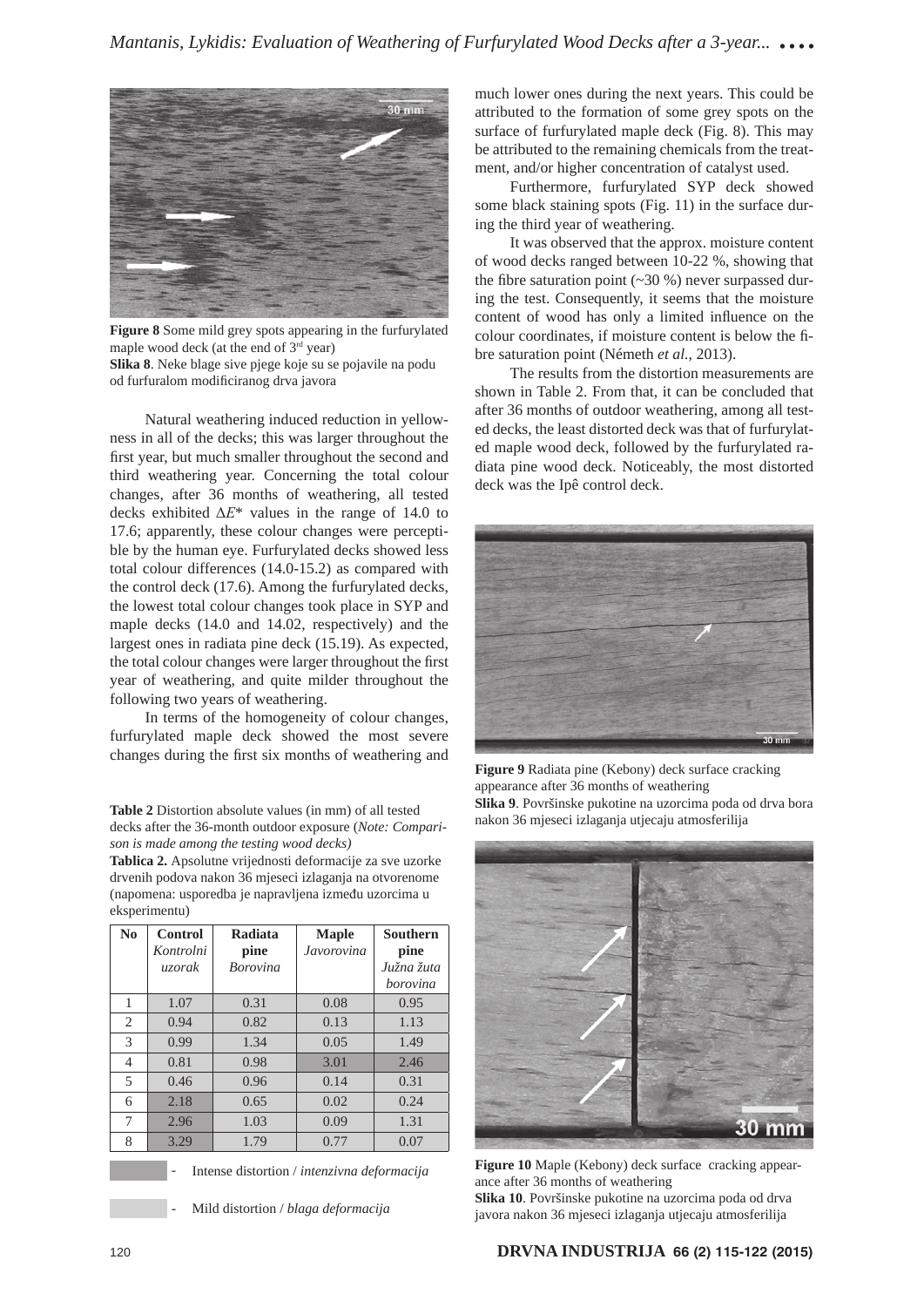

**Figure 11** SYP (Kebony) deck surface cracking appearance *(red arrows)* and black staining spots *(yellow arrow)* after 36 months

**Slika 11**. Površinske pukotine (crvene strelice) i crne mrlje (žuta strelica) na uzorcima poda od drva žutoga bora nakon 36 mjeseci izlaganja utjecaju atmosferilija



**Figure 12** Ipê wood deck prior to (up) and after 36 months of weathering (down)

**Slika 12**. Kontrolni uzorak prije (gore) i nakon razdoblja izlaganja (dolje)

After a thorough visual examination of the surface cracks, Ipê wood deck showed to have the fewest cracks on its surface, closely followed by furfurylated radiata pine deck (Fig. 9) which had only a few minor cracks. Mild was also the cracking appearance of the furfurylated maple wood deck (Fig. 10). Furfurylated SYP deck (Fig. 11) appeared to have a few surface cracks (8-9, in total) with a width of less than 1 mm; some black staining spots appeared sporadically on the surface (Fig. 11) of the furfurylated SYP deck.

After the three-year weathering period, the furfurylated wood decks were examined for end-splitting. It was observed that the furfurylated maple deck had the mildest edge effects (Fig. 14) with the smallest end-



**Figure 13** Furfurylated radiata pine wood deck prior to (up) and after 36 months of weathering (down) Slika 13. Uzorak poda od furfuralom modificiranog drva

bora prije (gore) i nakon 36 mjeseci izlaganja (dolje)



**Figure 14** Furfurylated maple wood deck prior to (up) and after 36 months of weathering (down) Slika 14. Uzorak poda od furfuralom modificiranog drva javora prije (gore) i nakon 36 mjeseci izlaganja (dolje)



**Figure 15** Furfurylated SYP deck prior to (up) and after 36 months of weathering (down)

Slika 15. Uzorak poda od furfuralom modificiranog drva žutoga bora prije (gore) i nakon 36 mjeseci izlaganja (dolje)

splitting followed by the control Ipê deck and furfurylated radiata pine deck (Figs. 12 and 13, respectively).

#### **4 CONCLUSIONS** 4. ZAKLJUČAK

In this work, a three-year outdoor weathering test of furfurylated (Kebony) wood decks was carried out. The furfurylated radiata pine, southern yellow pine and maple wood decks tested were exposed outdoors for 36 months in Karditsa, Greece, and their physical and structural properties, namely, colour, staining, distortions, surface cracking and end-splitting were evaluated. The conclusions drawn in this work can be summarised as follows:

- All tested decks exhibited colour changes that were perceptible by the naked eye and were much higher during the first 12 weathering months and quite lower during the following ones.
- The furfurylated decks showed smaller total colour changes as compared to the control deck of Ipê wood.
- Concerning surface cracking, furfurylated radiata pine deck generally showed very minor surface cracks, while furfurylated maple deck presented the lowest degree of surface and edge cracking (endsplitting).
- In relation to distortions, the least distorted wood deck was that of furfurylated maple deck; whereas, the control Ipê deck was by far the most distorted wood deck.

In overall, all furfurylated wood decks tested, along with the control Ipê deck, behaved very well during this 36-month outdoor test, having no signs of fungal or mould decay after three years of exposure.

#### **DRVNA INDUSTRIJA 66 (2) 115-122 (2015)** 121